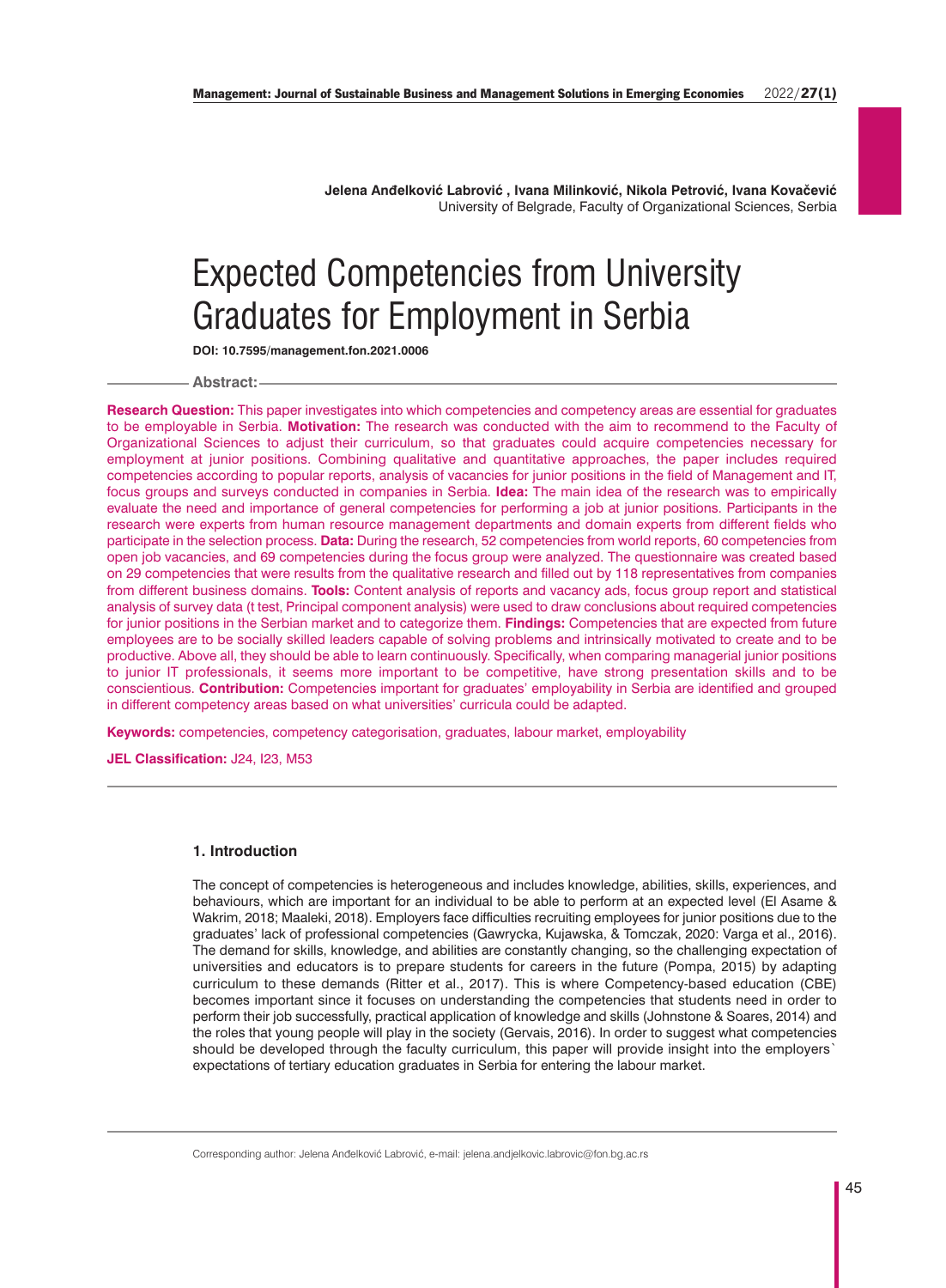In the second section of the article, we identify the problem in the context of previous research while providing the theoretical background for the research. This is followed by a description of the methodology used and results gained from both qualitative and quantitative analysis. In the final section, we will problematize our results in the broader context providing ideas for further research and curricula guidelines.

#### **2. Theoretical Considerations and Identifying the Problem**

Technological evolution has brought substantial change in the domain of work, workplace and workforce. It is found that technological competencies will increase by 69 percent in the United States and 65 percent in Europe by 2030 (Bughin et al., 2018). Researchers agree that we are witnessing the skills shift. While some jobs will disappear and some others emerge, the key skill imposed on organizations and employees would be their adaptability and flexibility, especially in the domain of upgrading and acquiring knowledge and learning new skills (Bedwell, Fiore & Salas, 2014).

Researchers identified different skills and personal attributes required from graduates to make them employable. They mentioned analytical, technical, communication, entrepreneurial, decision-making and problem-solving, interpersonal and teamwork skills. Among personal attributes, self-motivation, selfawareness, independence, self-confidence, emotional intelligence, flexibility and adaptability are mentioned (Esser et al., 2018; Hodge & Lear, 2011). It seems that students and graduates have to invest more in obtaining skills and developing less trainable self attributes than in the knowledge of particular subjects.

Finch (2016) differentiates among intellectual, personal resources, as well as Meta and Job specific skills and integrated dynamic capabilities, developed from the employability perspective. Roughly, these competencies might be classified as those concerning "hard" and "soft" skills (Pang, 2018). Nevertheless, it seems that the most usual framework considers a model similar to Khan's (2018) with delivery related, interpersonal and strategic competencies developing into employable skills. Underlining the multidimensionality of the concept, some scholars have tendencies to organize competencies hierarchically, with levels such as behavioural, conscious and unconscious, given by Volery (2013), cognitive, functional, social and meta by Bharwani and Talib (2017), and affective and cognitive by Chen (2020). While some authors offer and compare different approaches to analyses and assess a variety of competencies (Silva, 2020), others propose frameworks for structuring the domain (area) of employees' competencies. Agnihotri (2018) gave a profound overview of competency classifications delineating generic and specific skills.

While digital competencies are crucial in the contemporary context, the competencies that go along with predictability, memory capacity and other technological advances are those that are pitfalls. Employers are expecting developed soft skills (Hurrell, 2016), solid interpersonal skills (Kleckner & Marshall, 2014), skills that machines cannot learn (Bughin et al., 2018). That creates a growing demand for entrepreneurship skills such as creativity, innovativeness, initiative (Bughin et al., 2018), resilience, ability to cope with difficult situations and new environments (Perez-Lopez, Gonzalez-Lopez, & Rodríguez-Ariza, 2016), while the most weight is put on cognitive skills such as complex information processing, decision making, creative problem solving and critical thinking (Weaver & Kulesza, 2014). Silveyra and colleagues (2020), focusing on educational goals, discriminate the categories of entrepreneurship, management and business, human resources (including leadership dimensions) and interpersonal competencies. Sangka et al. (2019) define individual, job demands and organizational environment competencies of managers, while emphasizing analytical and goal setting skills, as well as ethical and cultural awareness. These competencies are especially relevant for business and Information technologies (IT) students, preparing them to respond to the labour market demands (Khoo, Zegwaard, Adam, 2018; Suarta et al., 2017; Ritter et al., 2017).

Bughin et al. (2018) give some predictions for 2030, with the demand for basic cognitive, physical and manual skills decreasing, and leadership and human resource skills becoming more important. Predictions also say that the demand for social and emotional skills in the market will increase by 26% in America, regardless of the industry, while the demand for cognitive skills (creativity, critical thinking, decision-making and processing of complex information) will increase by 19%. It is obvious that digital literacy, critical thinking, problem solving, initiative, creativity and innovation, teamwork and lifelong learning capacity will become vital as the so-called workplace readiness skills (Crespin et al., 2017). Focusing on the idea that employability of youth labour force is based on their current (up to date) competencies, education and increasing the competencies of students will become the key factors. Crespin et al. (2017) have found that candidates for junior positions have problems with critical thinking and problem-solving skills, positive work ethics, initiative and self-direction, time, task, and resource management. The solution for bridging the competency gaps could be in adjusting the universities' curricula based on market needs.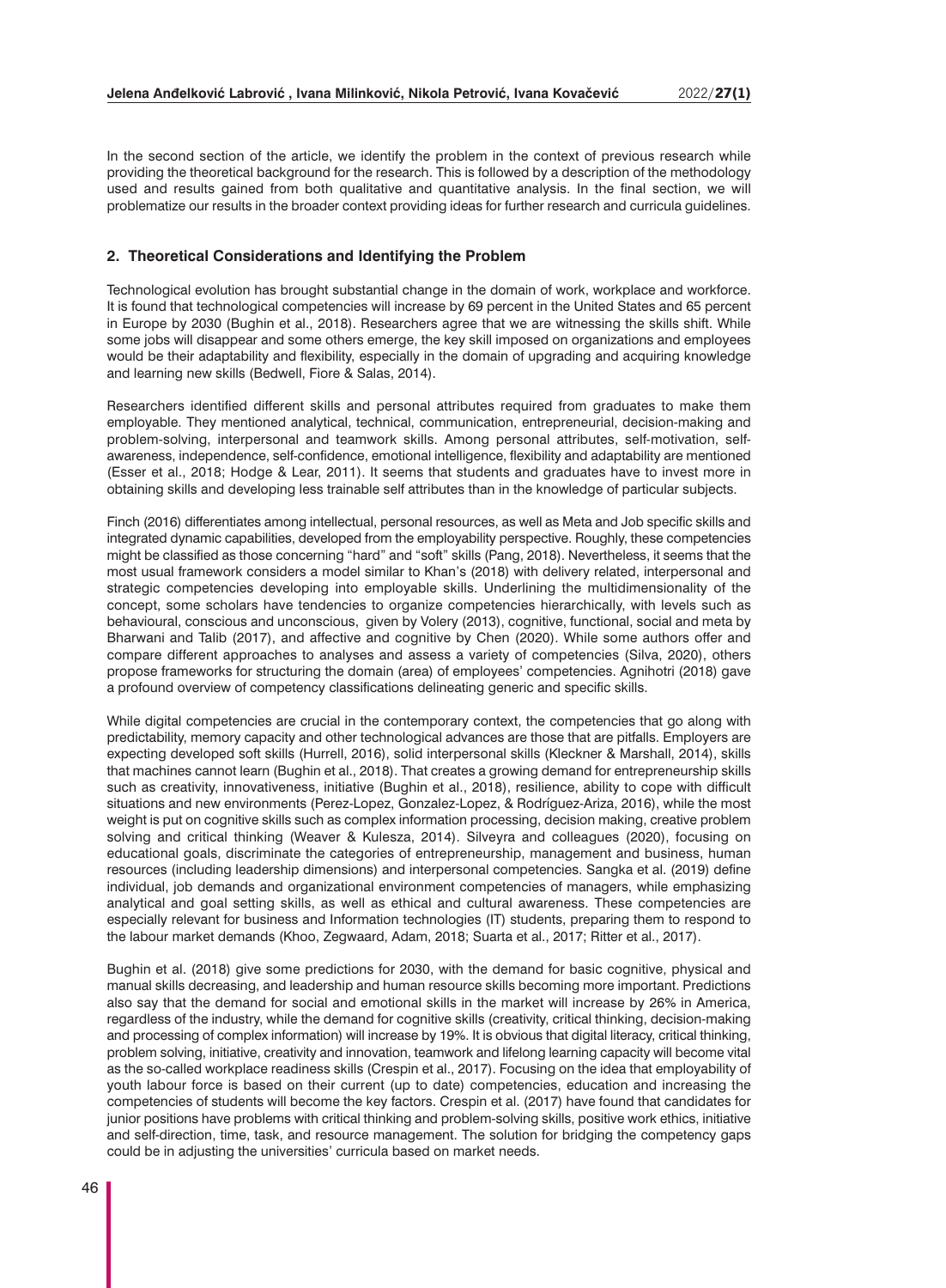# **3. An Empirical Research of Required Competencies: Research Methodology**

Research into the demand for competencies of graduates was conducted by a team from the Faculty of Organizational Sciences, University of Belgrade (FOS), with the aim of identifying general competencies essential for employment in junior positions so that Faculty should adjust its curricula.

The FOS is recognized as the leading educational institution in Serbia with accredited study programmes in the field of Information technologies and Management, at the level of Bachelor, Master and PhD studies, with more than 4000 active students at the moment. The Faculty has two undergraduate study programmes: IT and Management. In the Faculty curricula, the first two years are general education and consist of general subjects. From the third year of the studies, students are offered more specialized courses for each specific field. Students who graduate from the FOS, in addition to acquiring contemporary knowledge in the specific field of study, are also able to work in teams, have good communication skills and are able to quickly adopt change.

The research was conducted in two phases (Figure 1).



**Figure 1:** Methodology of the research

The aim of the first phase (qualitative part of the research) was to identify a list of competencies needed for employment in junior positions. It lasted during January and February 2019 and included content analysis of necessary competencies for entering the work environment (competences report review and vacancy analysis) and a focus group. Based on the results from the first phase, the research team created a questionnaire for the quantitative research.

# **3.1.** Qualitative approach

## **1st step: Competencies` reports review**

**Identification of relevant competences report** was conducted using keywords such as employment competences, graduates' competencies, general competencies, competencies for the future. Only publications including the keywords in the publication title or abstract were selected.

**Inclusion criteria for reports selection** was based on the following: presented research was done in several countries and several areas of business, and the research results show demand or the relevance of certain competencies for employment. The most prominent reports met the defined criteria and are discussed in more detail (LinkedIn, Deloitte, WEF).

**Coding of articles:** To get a systematic overview and analyze the reports, the researchers singled out all the competencies that are mentioned as important for employment and made a unique list of 52 competencies. After that, all selected competencies were classified into categories according to similarity (for example: technical competencies, conceptual, interpersonal) and reports were compared to see whether certain competencies appear in several reports.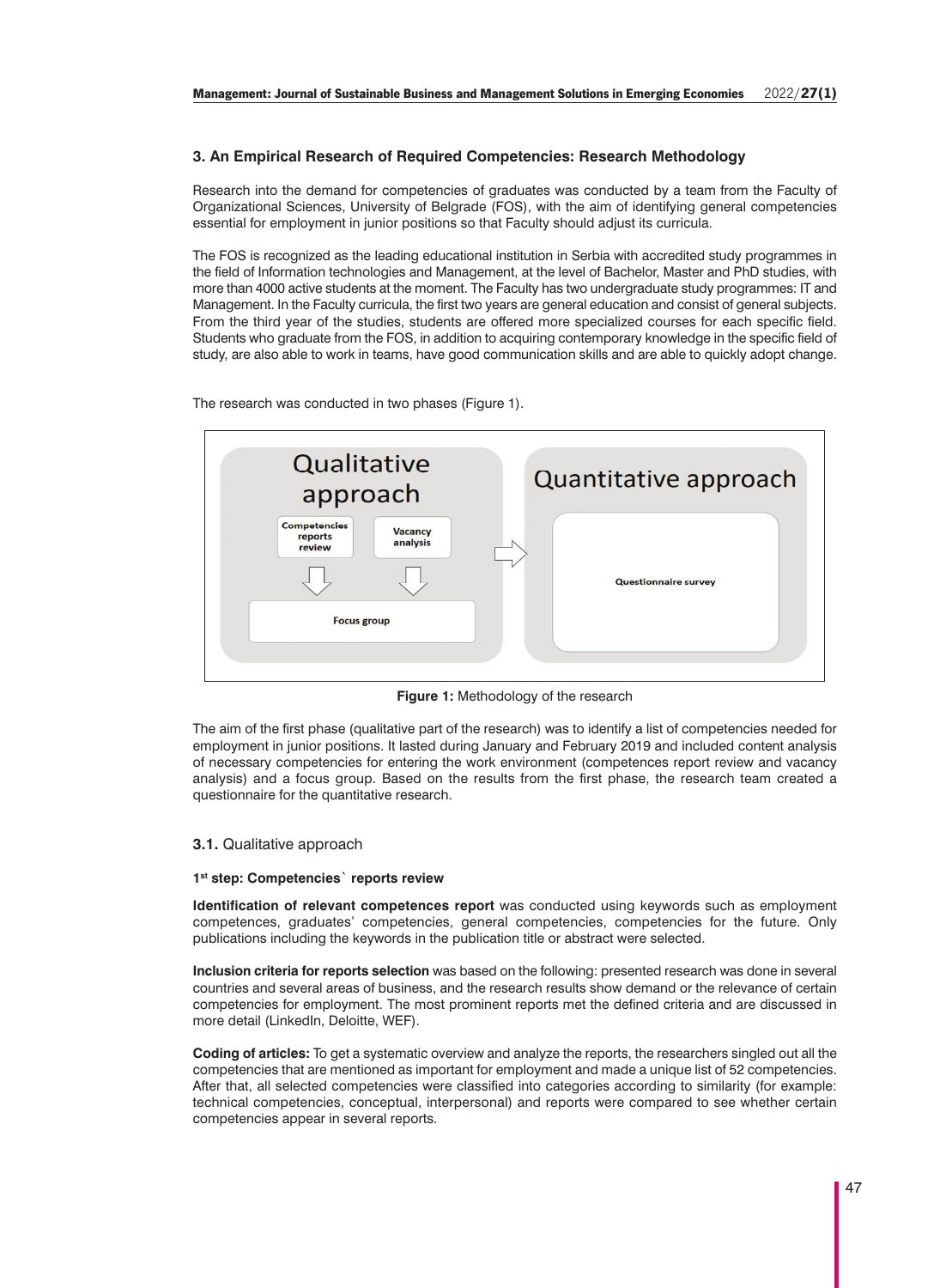#### **2nd step: Vacancy analysis**

**Identification of relevant vacancies** was done by listing competencies necessary for entering the work environment in junior positions found in job advertisements open in the period of January and February 2019 on the sites LinkedIn and Infostud (large databases of job advertisements). We chose LinkedIn as the most famous professional social network, known as the database of online CVs and ads, and Infostud because it is the first and most famous portal for advertising and job search in Serbia. The research team selected 100 job advertisements.

**Inclusion criterion for the selection of open vacancy** was that the position is in the field of management (with the aim of choosing as many different positions: marketing, sales, HR, finance, operations…) or IT; that it is an entry position, no previous work experience is required from the candidate; that the candidate must have a university diploma in the field of management or IT (FOS or other faculty), and it was based on 30 ads (available at that moment) that were further analysed in detail.

**Job vacancies were coded** and analysed according to the following items: position, necessary general competencies for employment, required knowledge, specific tasks. The inclusion criterion was met and all 30 ads were analysed. There were specific occupations from different areas of management which are studied more deeply within the subject at the FOS (example: Marketing Assistant, Recruitment and Selection Specialist, Production Operations Manager, Quality Assurance Manager) and Information Systems and Technologies (example: JavaScript Developer, Junior Test Developer, Junior PHP Developer)

#### **3rd step: Focus group**

The focus group was conducted according to Krueger and Casey's recommendations (2001) in February 2019 with seven experts in the field of Human resources (HR) with the experience in recruitment and selection process. The discussion was moderated by two HR experts from academia, i.e., co-authors of the article. The focus group was semi-structured and lasted for 1h 50min. The conversation was recorded with the consent of all parties involved and then transcribed, resulting in a text of 12,079 words. We combined an inductive with a deductive coding approach, which means we took into consideration the participants' experience and perspective as well as the results of previous phases of this research. The backbone of the discussion was related to the recognition of the set of competencies of candidates for the first job. The set of necessary competencies for the first job was mapped by discussing the competencies gap of today's employees in junior positions.

## **3.2.** Quantitative approach

The second phase of the research lasted from mid-March to mid-May 2019. The online scale based questionnaire (Cronbach's α(29)=.94,) was sent to about 400 different sized companies operating in Serbia, that employ IT and Management graduates. Respondents from all tenure types (6 months to 30 years) are taken into consideration. The questionnaire was filled out by 118 representatives from companies from different business domains: informatics (45%), trade (23%), financial sector (13%) and others (pharmacy, construction, energy, telecommunications - 19%). The respondents were HR experts (41%), directors and managers (22%), recruiters (10%), IT experts and other domain experts (27%) involved in the employee selection process.

# **4. Results**

The results obtained from each step of the research will be presented below the map of the required competencies for IT and management graduates to enter the labour market.

#### **4.1** Competency areas based on qualitative research

From LinkedIn, Deloitte and World Economic Forum the future of jobs reports, we extracted Creativity and Innovation as the competencies from the Entrepreneurial category exclusively, while Inititative is categorised in both Entrepreneurial and Soft skill categories. Critical thinking, Cooperation, and Adaptability are identified as strictly soft skills, while Time management is one of the competencies related with Workforce readiness. Analytical thinking and Programming fall into a category of Technical skills.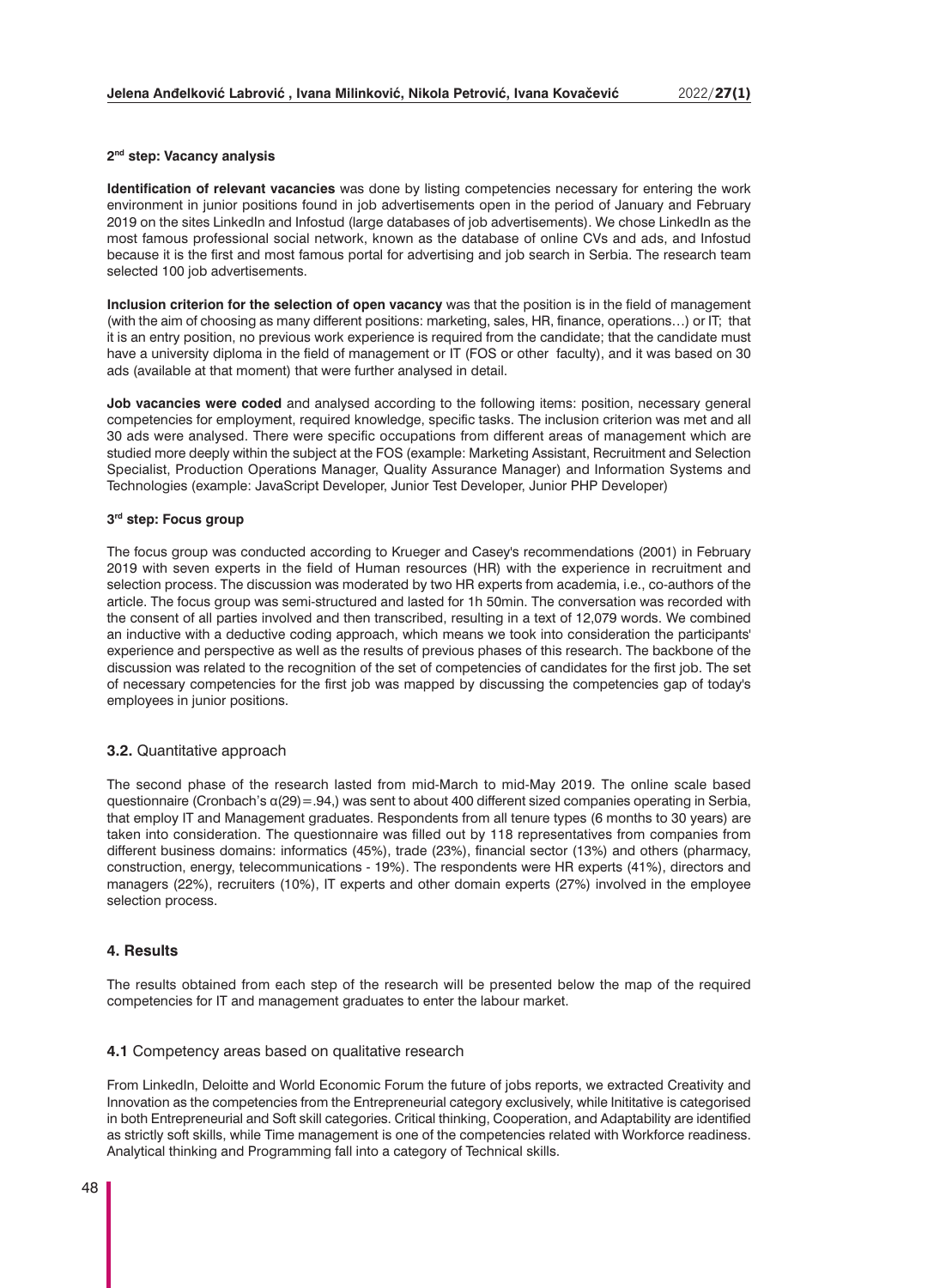The total number of competencies highlighted by the analysis of the reports content is 52. Table 1 highlights the competencies that appear in two or all three reports, which is a total of 9 competencies that are recorded for more detailed analysis with experts during the focus group. It can be noticed that only Creativity appears in all reports as a necessary competency for employment.

Further, by listing the competencies that appear in current job advertisements, the research team defined additional 60 competencies, so the total number of competencies that represented the entry into the focus group was 69.

# **Focus group results**

The most mentioned competency among the experts was taking responsibilities. According to the respondents, newcomers have developed no sense of what responsibility means and that is noticeable in their behaviour: "A sense of responsibility, which of course comes with age, is something that young people can hardly understand. Somehow they are thwarted by something that is ordinary work discipline."

The participants addressed conscientiousness as an important issue: "Today's people are all somehow less aware that there are some people around them who have some needs." Education plays a significant role in developing young people's awareness of themselves and the environment: "During their studies they can realize what role they like, which way they are most effective."

Analytical thinking was also recognized as a crucial competency especially considering the role of data and information in business. "Some awareness and orientation that if we do something, we make a decision, we start a project, it should be based on data, research, and not on an assumption or "we all know it's true" attitude." "It occurs to me in general, very broadly in all areas, that it should be talked more and more about data analytics, about decision-making, or any steps that are based on data, statistics, research. I think that is something that a lot of companies lack."

It was emphasized that the human qualities of a new employee were very important, and closely related to that of their attitude towards work. Ethics is imposed as a basis for building healthy interpersonal relationships and sustainable business. "To be a good man. That is primary! We are to return back to that."

During the analysis, we coded competencies identified from reports and vacancy analysis and added new codes based on transcript analysis. When a competency was mentioned for the first time in the transcript (and had not been recognized before) it became a new code meaning a new competency on the list. Eventually, the list of competencies was discussed among the authors of the paper until a mutual decision on 29 competencies classified into 4 categories: readiness for work, interpersonal, entrepreneurial and personal competencies, was reached (Table 1).

| <b>Readiness for work</b>                    | Interpersonal<br>competencies           | <b>Entrepreneurial</b><br>competencies | Personal<br>competencies     |  |
|----------------------------------------------|-----------------------------------------|----------------------------------------|------------------------------|--|
| Capability of continuous learning            | Collaboration (teamwork)                | Work under<br>pressure                 | Self-confidence              |  |
| Resourcefulness in a business<br>environment | Competitiveness<br>(competitive spirit) | Innovation                             | Self-motivation              |  |
| Fitting into business values                 | Taking responsibility                   | Proactivity                            | Persistence                  |  |
| Ability to adapt to change                   | Self-presentation                       | Creativity                             | Goal orientation             |  |
| Conscientiousness                            | Leadership and social<br>influences     | Curiosity                              | <b>Ethics</b>                |  |
| Problem solving                              | <b>Communication skills</b>             | Independence                           | Social intelligence          |  |
| Organizing and time<br>management            | <b>Presentation skills</b>              | Initiative                             | Systematic and<br>analytical |  |

#### Table 1: List of competences from the qualitative research

# **4.2** Competencies based on quantitative research

Generally, looking into the whole sample, descriptive statistics show that the employees' most valued competencies are capability of continuous learning (*M*=4.76, *SD*=0.62), conscientiousness (*M*=4.69, *SD*=0.634), collaboration (teamwork) (*M*=4.47, *SD*=0.79), communication skills (active listening, assertiveness and accepting feedback) (*M*=4.46, *SD*=0.78) and persistence (*M*=4.42, *SD*=0.81) (Milinkovic, Andjelkovic Labrovic & Petrovic, 2020).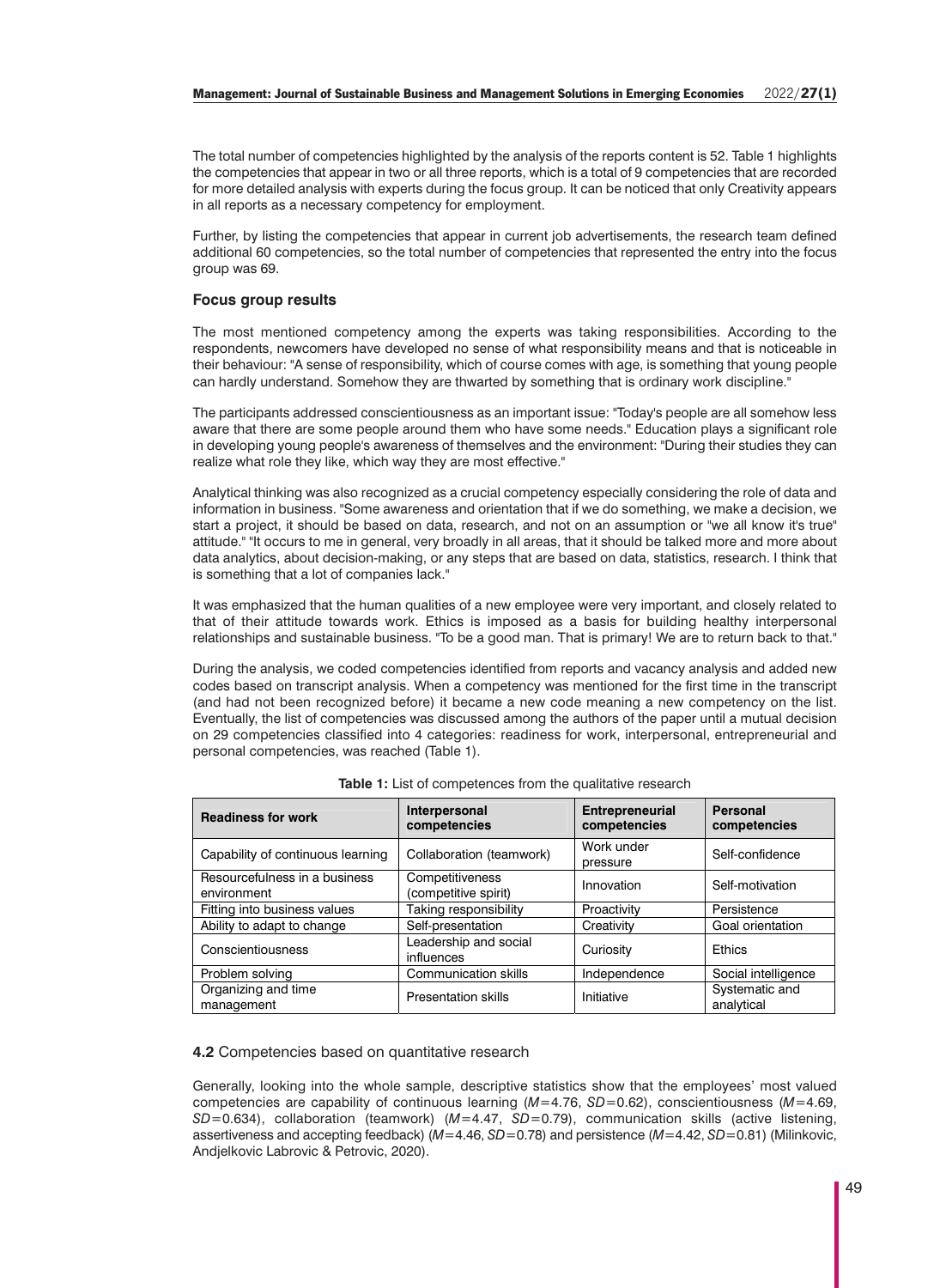There are no differences between sectors (public and private), due to the discrepancies in the volume of the subsamples (more private sector companies), as well as between the size of the companies. We have, however, found differences between requirements for junior positions in different industries, so we have divided our sample into two categories: IT industry (junior IT positions) and other industries (junior managerial positions). T test results show that differences detected in competitiveness (t(116)=3,32, *p*<.001) and presentation skills (t(116)=2.92,  $p < .001$ ) are seen as more crucial for junior managerial positions in other areas of business rather than the IT sector. Interestingly, those competencies are categorized in leadership and interpersonal competency areas. It was also found, but with a lower level of significance, that there are differences in conscientiousness (responsibility and reliability) (t(116)=2.4, *p*<.005) as one of the indicators of readiness for work and problem solving. According to differences based on empirically extracted competency areas (components), the only relevant difference is found for the Leadership component (t(116)=2.88, *p*<.005).

As the differences are only seen in three different competencies, and the means representing the importance of each and every competency are higher for other business areas in comparison with the IT sector, it is believed that maybe some specific knowledge is more important for IT than general competencies connected with readiness for work.

Further, there is an idea to reframe the categorisation of the competencies not according to the specific aspects of future work but rather meaning them to be more suitable for educational purposes in order to conceive and design teaching methods for specific skills development. We use Principal component analysis (Varimax rotation with Kaiser normalization) to extract four components that explain almost 57% of total variance (Table 2).

|                                 |                                              | Component  |                    |                  |                 |  |
|---------------------------------|----------------------------------------------|------------|--------------------|------------------|-----------------|--|
|                                 |                                              | leadership | problem<br>solving | creativity       | sociabilit<br>y |  |
| Readiness for work              | Capability of continuous learning            | $-.05$     | .42                | .41              | .47             |  |
|                                 | Resourcefulness in a business<br>environment | .41        | .15                | .12              | .59             |  |
|                                 | Fitting into business values                 | .19        | .25                | .18              | .64             |  |
|                                 | Ability to adapt to change                   | .18        | .12                | .29              | .65             |  |
|                                 | Conscientiousness                            | .05        | .63                | .31              | .23             |  |
|                                 | Problem solving                              | .16        | .68                | .16              | .06             |  |
|                                 | Organizing and time management               | .56        | .36                | .05              | .35             |  |
| competencies<br>Interpersonal   | Collaboration (teamwork)                     | $-.03$     | .56                | .35              | .20             |  |
|                                 | Competitiveness<br>(competitive spirit)      | .6         | .03                | .15              | .14             |  |
|                                 | Taking responsibility                        | .48        | .53                | .27              | $\cdot$ 1       |  |
|                                 | Self-presentation                            | .64        | .23                | $-.03$           | .19             |  |
|                                 | Leadership and social influences             | .66        | $-0.05$            | .38              | .31             |  |
|                                 | <b>Communication skills</b>                  | .369       | .29                | .44              | .25             |  |
|                                 | <b>Presentation skills</b>                   | .709       | .06                | .29              | .11             |  |
| competencies<br>Personal        | Self-confidence                              | .641       | .35                | .24              | $-.05$          |  |
|                                 | Self-motivation                              | .328       | .39                | .50              | .06             |  |
|                                 | Persistence                                  | .278       | .67                | .28              | .16             |  |
|                                 | Goal orientation                             | .333       | .61                | .19              | .34             |  |
|                                 | <b>Ethics</b>                                | .102       | .45                | .15              | .57             |  |
|                                 | Social intelligence                          | .229       | .17                | $\overline{.23}$ | .66             |  |
|                                 | Systematic and analytical                    | .216       | .69                | $-0.06$          | .27             |  |
|                                 | Flexibility                                  | .195       | .55                | $\cdot$ 1        | .46             |  |
| Entrepreneurial<br>competencies | Work under pressure                          | .490       | .19                | .04              | .47             |  |
|                                 | Innovation                                   | .270       | .05                | .75              | .16             |  |
|                                 | Proactivity                                  | .217       | .29                | .69              | .24             |  |
|                                 | Creativity                                   | .223       | .15                | .74              | .07             |  |
|                                 | Curiosity                                    | $-0.004$   | .21                | .68              | .24             |  |
|                                 | Independence                                 | .597       | .23                | .27              | .23             |  |
|                                 | Initiative                                   | .401       | .22                | .63              | .25             |  |
|                                 | % of Variance                                | 15.3       | 15.19              | 14.21            | 12.23           |  |

**Table 2:** Extracted components, item saturation and percentage of explained variance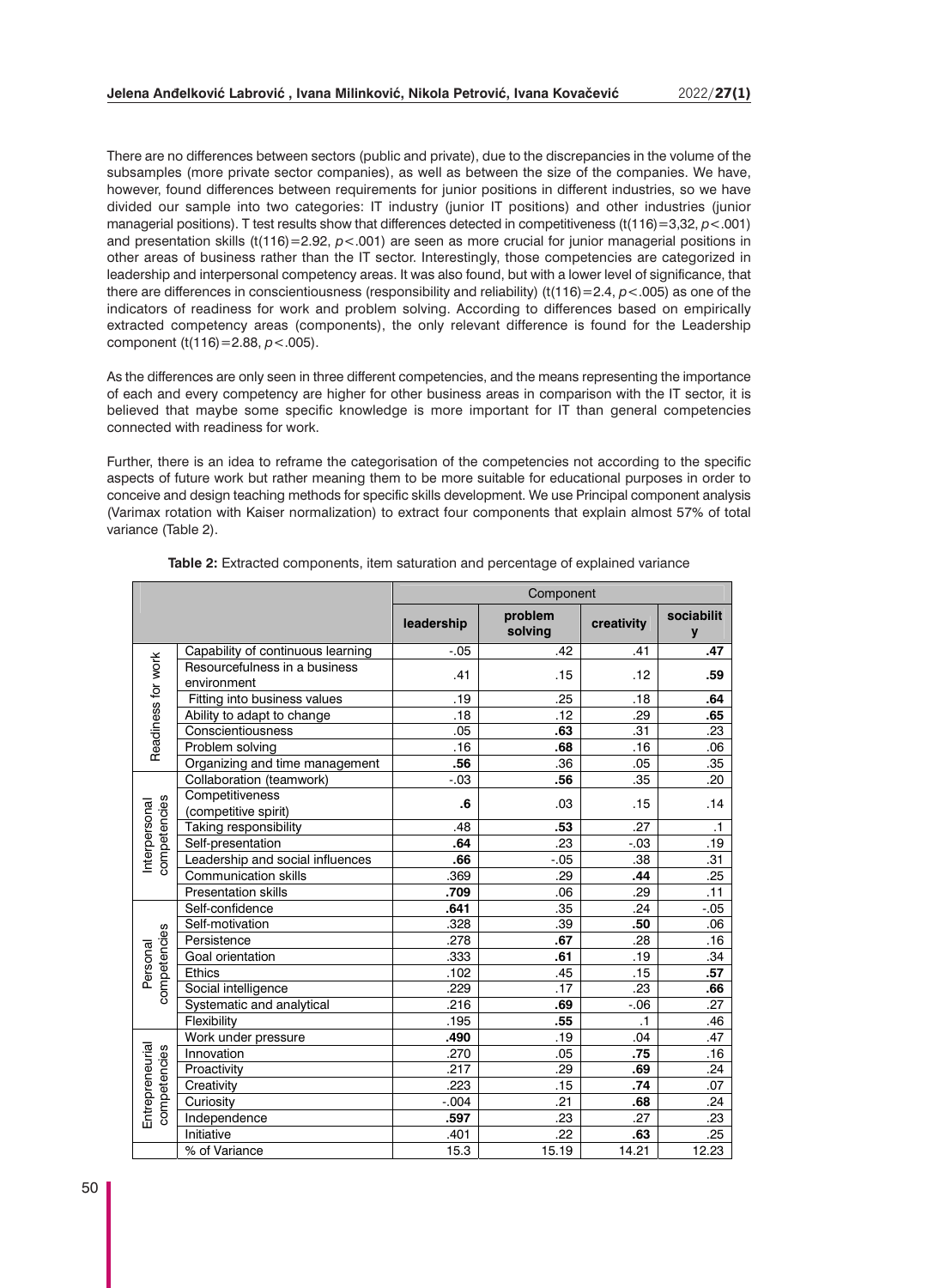Based on the contents of the items included in components, four areas of competencies are created. The leadership component is saturated with the competencies describing one as a self-confident, self-sufficient, competitive, influential and efficient leader who knows how to deliver, present information – self-confident competitive leadership competencies. The problem-solving component describes an analytical and focused problem solver who is reliable, dependable and flexible teamwork player – analytical problem-solving competencies. The creativity component emphasizes a collection of traits integrating innovation and creativity, proactivity and initiative with curiosity and intrinsic motivation – intrinsically motivated creation competencies. The sociability component consists of self-controlled and ethical value compliance that helps to adapt to organizational reality and changes based on empathy, social intelligence and learning capacities – competencies needed for social adaptation.

**Competencies that are expected from employees are to be a** socially skilled leader capable of solving problems and intrinsically motivated to create and to be productive.

# **Discussion and Conclusion**

Within this paper, two competency areas relevant for junior positions in an organisation were presented. First, based on combination of theoretical considerations and focus group results, the competencies were categorized into the following: readiness for work, interpersonal, entrepreneurship and personal. The second categorization is derived from the quantitative componential analysis of the respondents' answers. The scale items formed four sets of competencies: leadership, problem solving, creativity and sociability. Our empirically defined dimensions are similar to some other authors` findings. For example, some researchers recognised creativity and problem solving (Jerman, et al., 2020; Grzybowska & Lupicka, 2017; Suarta et al., 2017) and Macnamara (2018) recognised leadership and sociability.

Easterly et al. (2017) recognised personal, leadership and communication. Their personal characteristics integrate problem solving and creativity, while other dimensions also cover some aspects included in different categories. Leadership and sociability might loosely be seen as affective, and problem solving and creativity (referring to mental processes) as a cognitive one in Finch`s framework (2016).

Each component consists of a variety of competencies from different competencies' domains enabling a person to be capable of dealing with tasks that each domain requires. It is presented that the first component which describes prevalently leadership behaviours is more important for junior managerial positions in different areas of business than it is relevant for IT junior positions, as it is the case with interpersonal competencies. Additionally, detailed results show that ability and willingness to learn is ranked as the most needed competency for employment, as did the results of Pang et al. (2018).

We found that this re-categorisation of the competency domains is more suitable for adjusting educational programmes in order to fit the demands of the future employers. Bearing in mind the importance of responding to the employers` demands when preparing students to start their future careers, we recommend that curricula should be adjusted in a way that enables the development of these competencies.

Perceptions of competencies and their categories vary among studies and industries, as well as methodological approaches. It is hard to form one universal yet sufficiently specific categorization that can be implemented for different population and different purposes. This one is valid for the population we considered and has no intention to be imposed as the omnipotent and general model of organizing competencies. Yet, we believe it could help scholars to choose a suitable path toward conceptualizing competencies and universities to adjust curricula in order to provide for the development of competencies that this labour market requires. In order to implement competency-based education, a more practical approach such as 'real-world' projects (Khoo, Zegwaard, & Adam, 2018) should be implemented, as well as career counselling (Lo, 2019) and career management competencies development (Jackson & Wilton, 2016). It is important, especially for Serbian universities, to innovate their courses and teaching methods so competencies that are identified as important should be developed through many different courses in the study programme. This means that the approach should be changed, in that within each subject, regardless of which field of study it belongs to, in addition to domain knowledge, a focus should be placed on adding activities that develop these competencies.

The main weakness of this study is in its scope, as it includes only a restricted set of occupational profiles. Nevertheless, it is expected to shape the educational programmes to be more viable. Also, while these dimensions are rather abstract, the potential implementation is limited. Further research and activities should go toward a more precise specification in order to make them applicable and easier to integrate into curricula. It would make it possible to adapt and create concrete examples of training and educational programmes within existing or emerging courses.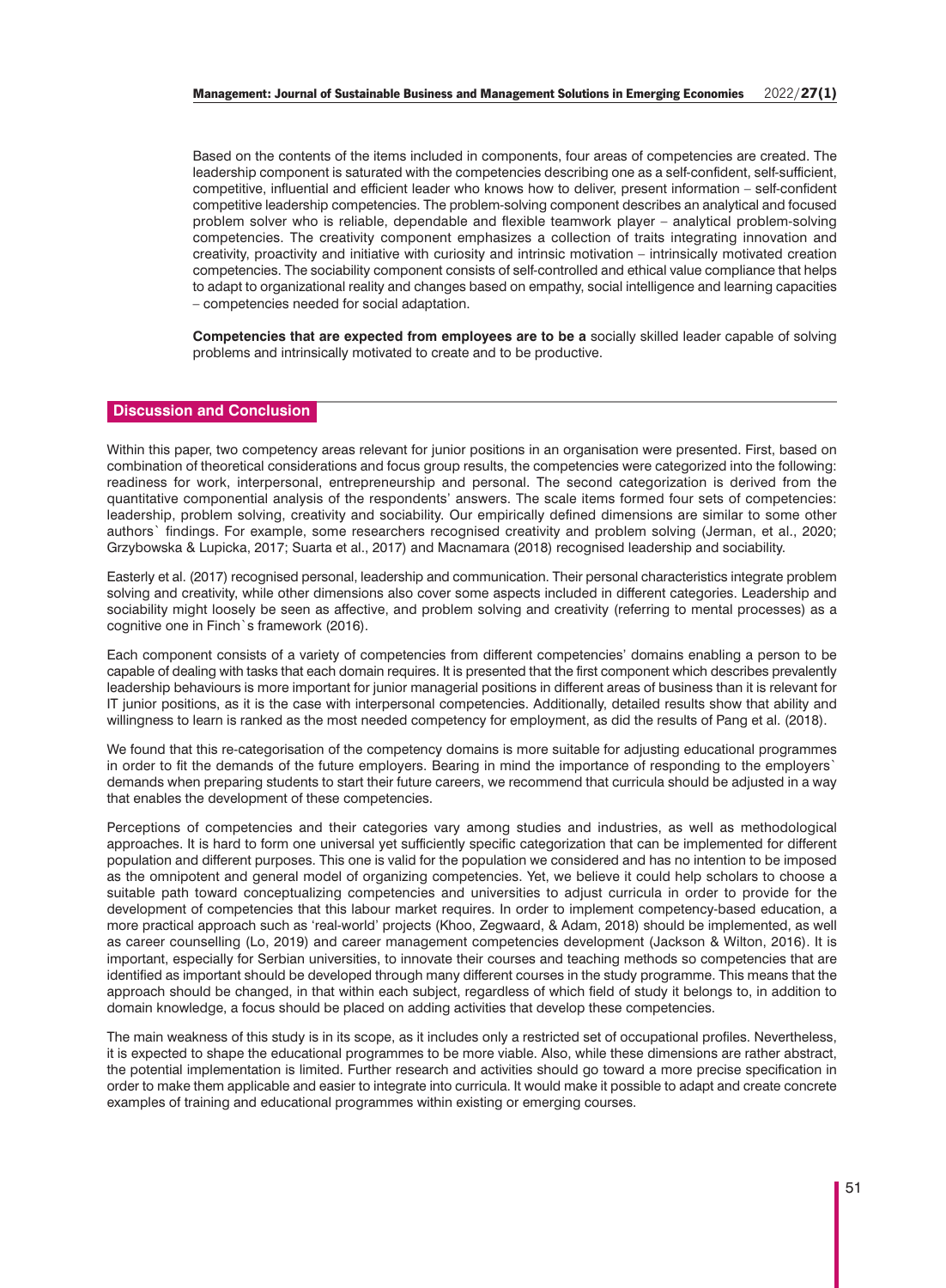#### **Acknowledgments**

*Parts of this paper have been presented at the XVII International Symposium Symorg 2020 –"Business and Artificial Intelligence". The paper, as best presented in its session, has been recommended for further extension and review in the Management: Journal of Sustainable Business and Management Solutions in Emerging Economies.*

# **REFERENCES**

- [1] Agnihotri, S., Sareen, P., & Sivakumar, P. (2018). Role of competencies in employability readiness of graduates: A review. Advance and Innovative Research, 5(4), 557-561.
- [2] Bedwell, W. L., Fiore, S. M., & Salas, E. (2014). Developing the future workforce: An approach for integrating interpersonal skills into the MBA classroom. Academy of Management Learning & Education, 13(2), 171- 186. DOI: 10.5465/amle.2011.0138
- [3] Bharwani, S., & Talib, P. (2017). Competencies of hotel general managers: A conceptual framework. International Journal of Contemporary Hospitality Management.29(1), 393-418. DOI: 10.1108/IJCHM-09- 2015-0448
- [4] Bughin, J., Seong, J., Manyika, J., Chui, M., & Joshi, R. (2018). Notes from the AI frontier: Modeling the impact of AI on the world economy. McKinsey Global Institute.
- [5] Chen, L. (2020). Identifying Job Categories and Required Competencies for Instructional Technologist: A Text Mining and Content Analysis (Doctoral dissertation, Virginia Tech).
- [6] Crespin, K. P., Holzman, S., Muldoon, A., & Sen, S. (2017). Virginia's workplace readiness skills: Framework for the future. University of Virginia Weldon Cooper Center for Public Service, Demographics Research Group
- [7] Deloitte and The Global Business Coalition for Education (2018). Preparing tomorrow's workforce for the Fourth Industrial Revolution. For business: A framework for action.
- [8] Easterly III, R. G., Warner, A. J., Myers, B. E., Lamm, A. J., & Telg, R. W. (2017). Skills Students Need in the Real World: Competencies Desired by Agricultural and Natural Resources Industry Leaders. Journal of agricultural education, 58(4), 225-239.
- [9] El Asame, M., & Wakrim, M. (2018). Towards a competency model: A review of the literature and the competency standards. Education and Information Technologies, 23(1), 225-236. DOI: 10.1007/s10639-017- 9596-z
- [10] Esser, A., Kahrens, M., Mouzughi, Y., & Eomois, E. (2018). A female leadership competency framework from the perspective of male leaders. Gender in Management: An International Journal, 33(2), 138-166. DOI: 10.1108/GM-06-2017-0077
- [11] Finch, D. J., Peacock, M., Levallet, N., & Foster, W. (2016). A dynamic capabilities view of employability. Education+ Trainin, 58(1), 61-81. DOI: 10.1108/ET-02-2015-0013
- [12] Gawrycka, M., Kujawska, J., & Tomczak, M. (2020). Competencies of graduates as future labour market participants–preliminary study. Economic research- Ekonomska istraživanja, 33(1), 0-0. DOI: 10.1080/1331677X.2019.1631200
- [13] Gervais, J. (2016). The operational definition of competency-based education. The Journal of Competency‐Based Education, 1(2), 98-106. DOI: 10.1002/cbe2.1011
- [14] Grzybowska, K., & Łupicka, A. (2017). Key competencies for Industry 4.0. Economics & Management Innovations, 1(1), 250-253
- [15] Hodge, K. A., & Lear, J. L. (2011). Employment Skills for 21st Century Workplace: The Gap Between Faculty and Student Perceptions. Journal of Career and Technical Education, 26(2), 28-41.
- [16] Hurrell, S. A. (2016). Rethinking the soft skills deficit blame game: Employers, skills withdrawal and the reporting of soft skills gaps. Human Relations, 69(3), 605-628.DOI: 10.1177/0018726715591636
- [17] Jackson, D., & Wilton, N. (2016). Developing career management competencies among undergraduates and the role of work-integrated learning. Teaching in Higher Education, 21(3), 266-286. DOI:10.1080/13562517.2015.1136281
- [18] Jerman, A., Pejić Bach, M., & Aleksić, A. (2020). Transformation towards smart factory system: Examining new job profiles and competencies. Systems Research and Behavioral Science, 37(2), 388-402. DOI: 10.1002/sres.2657
- [19] Johnstone, S. M., & Soares, L. (2014). Principles for developing competency-based education programs. Change: The Magazine of Higher Learning, 46(2), 12-19. DOI: 10.1080/00091383.2014.896705
- [20] Khan, S. (2018). Demystifying the impact of university graduate's core competencies on work performance: A Saudi industrial perspective. International Journal of Engineering Business Management, 10, DOI: 10.1177/1847979018810043
- [21] Khoo, E., Zegwaard, K., & Adam, A. (2018). Employer and lecturer perceptions of science and engineering graduate competencies: Implications for curricular and pedagogical practice. In 29th Australasian Association for Engineering Education Conference 2018 (AAEE 2018) (p. 377). Engineers Australia
- [22] Kleckner, M. J., & Marshall, C. R. (2014). Critical communication skills: Developing course competencies to meet workforce needs. The Journal of Research in Business Education, 56(2), 59-81.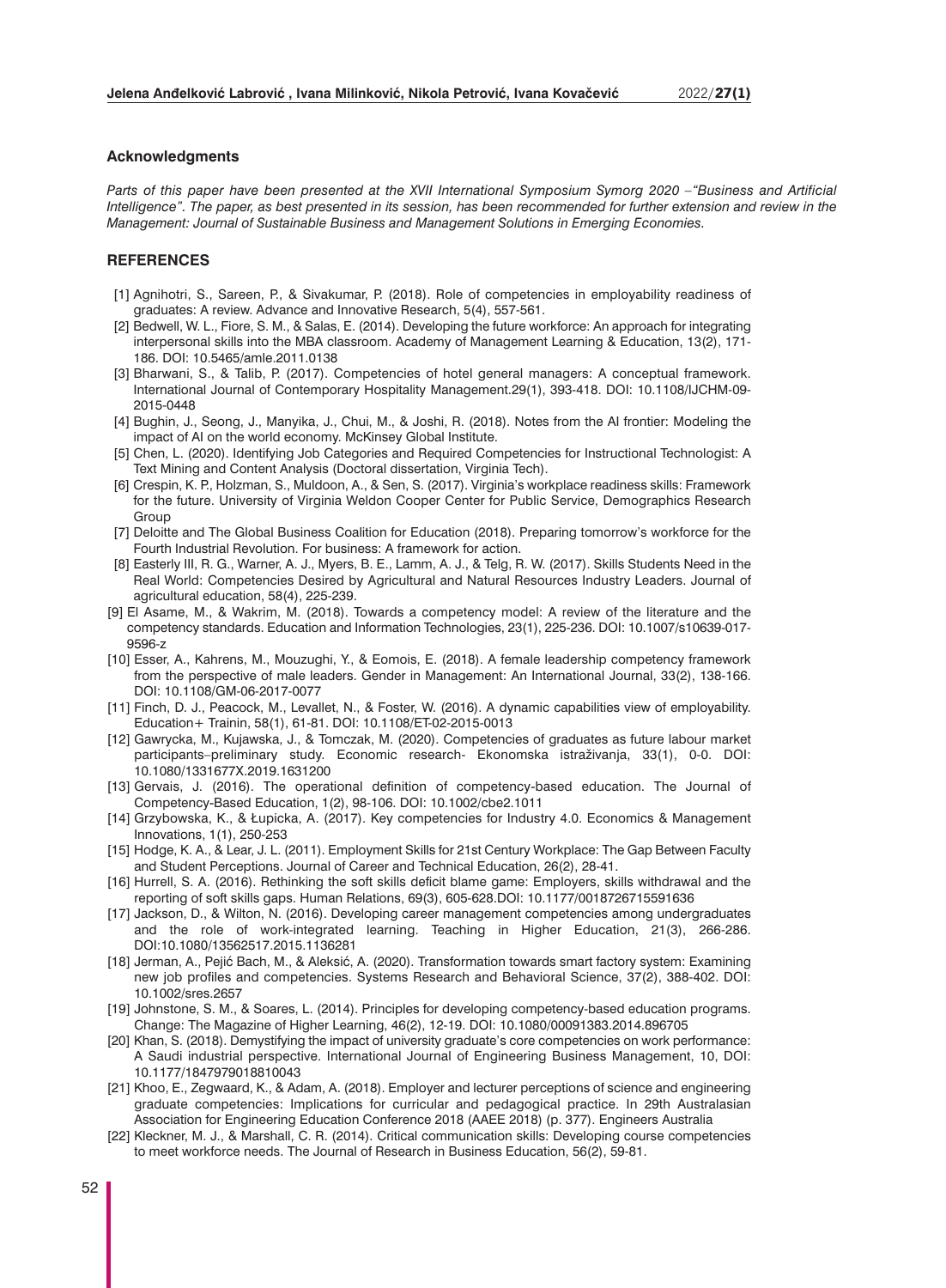- [23] Krueger, R. A., & Casey, M. A. (2001). Designing and conducting focus group interviews. In Krueger, R. A., Casey, M. A., Donner, J., Kirsch, S., & Maack, J. N. (Eds.), Social analysis: selected tools and techniques (pp. 4-24). Washington DC: World Bank. Retrivied from http://citeseerx.ist.psu.edu/viewdoc/download?doi=10.1.1.607.4701&rep=rep1&type=pdf
- [24] Lo.,C.H., (2019). A Study of the Influence of Career Counseling Perception on the Employment Competencies of Design Students in Central Taiwan. Applied Sciences, 9(23), 5072. MDPI AG. DOI:10.3390/app9235072
- [25] Maaleki, A. (2018). The ARZESH competency model: Appraisal & development manager's competency model. LAP Lambert Academic Publishing.
- [26] Macnamara, J. (2018). Competence, competencies and/or capabilities for public communication? A public sector study. Asia Pacific Public Relations Journal, 19, 16-40.
- [27] Milinkovic, I., Andjelkovic Labrovic, J. & Petrovic, N. (2020). Demand for competencies in 21st century workplace: companies expectations from graduates. Proceedings of the XVII International Symposium SymOrg 2020.
- [28] Pang, E., Wong, M., Leung, C. H., & Coombes, J. (2018). Competencies for fresh graduates' success at work: Perspectives of employers. Industry and Higher Education, 33(1), 55-65. DOI:10.1177/0950422218792333
- [29] Pérez-López, M. C., González-López, M. J., & Rodríguez-Ariza, L. (2016). Competencies for entrepreneurship as a career option in a challenging employment environment. Career Development International, 21(3), 214-229. DOI:10.1108/cdi-07-2015-0102
- [30] Pompa, C. (2015). Jobs for the Future. Overseas Development Institute. Retrieved from http://www.odi.org/sites/odi.org.uk/files/odi-assets/publications-opinion-files/9578.pdf
- [31] Ritter, B. A., Small, E. E., Mortimer, J. W., & Doll, J. L. (2017). Designing Management Curriculum for Workplace Readiness: Developing Students' Soft Skills. Journal of Management Education, 42(1), 80-103. DOI:10.1177/1052562917703679
- [32] Sangka, B. K., Rahman, S., Yadlapalli, A., & Jie, F. (2019). Managerial competencies of 3PL providers. The International Journal of Logistics Management, 30(4), 1054-1077. DOI:10.1108/IJLM-04-2019-0098
- [33] Silva, V. V. M., & Ribeiro, J. L. D. (2020). A discussion on using quantitative or qualitative data for assessment of individual competencies. Personnel Review. DOI: 10.1108/PR-08-2019-0444
- [34] Silveyra, G., Herrero, Á., & Pérez, A. (2020). Model of Teachable Entrepreneurship Competencies (M-TEC): Scale development. The International Journal of Management Education, in press. DOI: 10.1016/j.ijme.2020.100392
- [35] Suarta, I. M., Suwintana, I. K., Sudhana, I. F. P., & Hariyanti, N. K. D. (2017, September). Employability skills required by the 21st century workplace: A literature review of labor market demand. In International Conference on Technology and Vocational Teachers (ICTVT 2017). Atlantis Press.
- [36] Varga, E., Szira, Z., Bárdos, K. I., & Hajós, L. (2016). The most relevant labour market competencies for employers and their assessment by students. Practice and theory in systems of Education, 11(2), 95-104.
- [37] Volery, T., Müller, S., Oser, F., Naepflin, C., & Rey, N. D. (2013). The impact of entrepreneurship education on human capital at upper‐secondary level. Journal of Small Business Management, 51(3), 429-446.
- [38] Weaver, P., & Kulesza, M. (2014). Critical skills for new accounting hires: What's missing from traditional college education. Academy of Business Research Journal, 4(1), 34-49.
- [39] World Economic Forum. (2018, December). The future of jobs report 2018. Geneva: World Economic Forum.

*Received: 2020-11-12 Revision requested: 2020-12-17 Revised: 2020-12-30 (1 revision) Accepted: 2021-01-11*

////////////////////////////// About the Authors

# **Jelena Anđelković Labrović**





Jelena Andjelković Labrović is an Assistant Professor at the University of Belgrade, Faculty of Organizational Sciences, Department of Human Resources Management. She teaches the following subjects: Training and Development, E-learning, Human Resource Management and International Human Resource Management. She is the author or co-author of many research papers in the field of human resources, and her particular interest is in e-learning of employees. She has participated in the implementation of several projects in companies in the field of human resource management as a consultant or researcher.